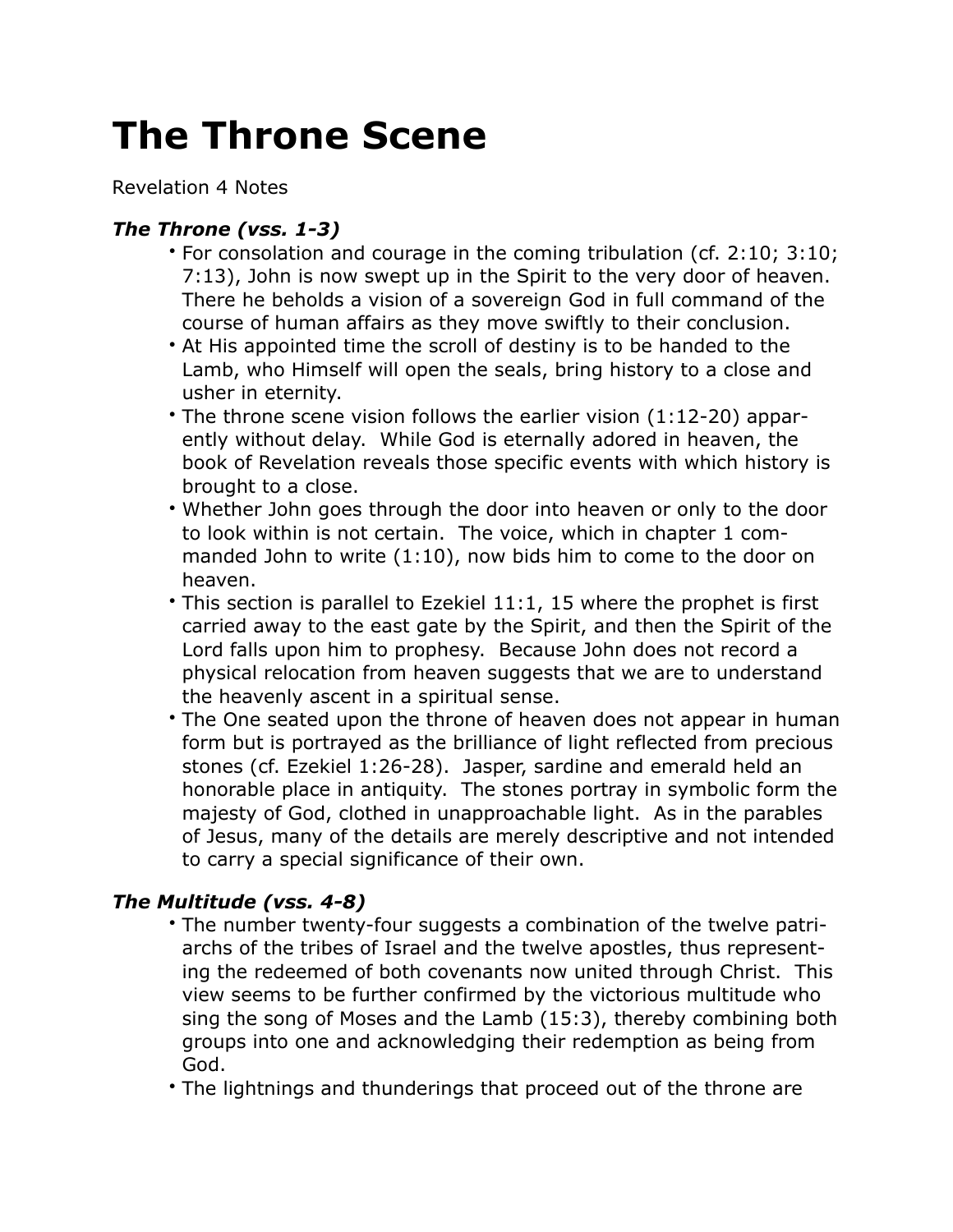symbolic of the awesome power and majesty of God. They remind the reader of the great visible manifestation at Sinai when God descended in fire and smoke heralded by thunder and lightning (Exodus 19:16). In Revelation the symbols of thunder and lightning are always connected with a temple scene and make an event of unusual significance.

- This majestic scene is enhanced by the description of a glassy sea before the throne upon which shimmers in reflection the sparkling glory of the jasper and sardine, symbolic of God who sits upon the throne. This sea of glass before the throne indicates the transcendence of God and marks the differential between creature and Creator, between believer and God. This differential will always exist in time, and the saint's approach to God and His throne must be accomplished as through the fire before one can sing the victory song (15:2). But when the present order will have passed away and the saints are at home with God, the sea is no more (21:2); for we shall be like Him (1 John 3:2).
- The four living creatures of John's vision are related to the cherubim of Ezekiel 1, although there are several differences between the two. Their being "full of eyes before and behind" indicates the ability to see in every direction, thus maintaining total insight of God's creation.
- It cannot be determined with certainty whether the form of each is different or whether only the faces are diverse. The four forms point toward the noblest, strongest, wisest and swiftest in the animal world. These qualities are combined in the living creatures to carry out the divine purpose.
- Like the seraphim of Isaiah 6:2 each of the four living creatures had six wings. The wings may suggest swiftness to carry out the will of God. Continuous adoration is a common feature in apocalyptic descriptions of heaven.
- To acknowledge God as holy is to declare His complete separateness from all created beings. Praise of His holiness leads to an affirmation of His omnipotence; He is the Almighty. To churches about to enter a period of severe testing and persecution a declaration of God's unlimited might would bring strength and encouragement. His holiness and omnipotence stretch from eternity to eternity.

## *The Praise (vss. 9-11)*

• To fall down is a proper response to the majesty of God; to worship is appropriate for His eternal being. The word "worship" originally involved the idea of prostrating oneself before deity to kiss His feet or the hem of His garment. As an act of reverence and respect it was